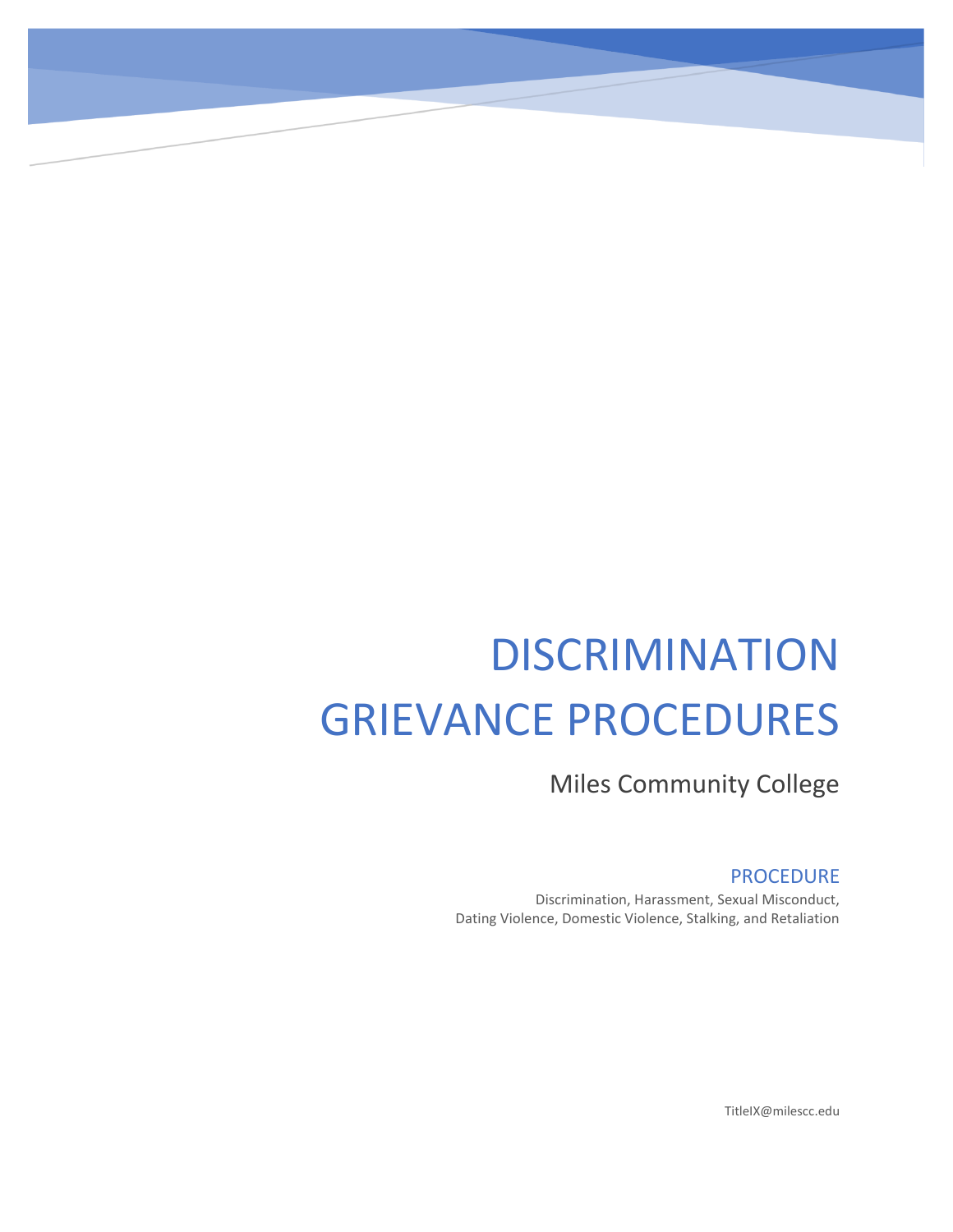# Table of Contents

| REQUESTS FOR NO INVESTIGATION BY THE COMPLAINANT OR THIRD-PARTY REPORTER  06 |  |
|------------------------------------------------------------------------------|--|
| <b>ROLES</b>                                                                 |  |
|                                                                              |  |
|                                                                              |  |
|                                                                              |  |
|                                                                              |  |
|                                                                              |  |
|                                                                              |  |
|                                                                              |  |
|                                                                              |  |
|                                                                              |  |
|                                                                              |  |
|                                                                              |  |
|                                                                              |  |
|                                                                              |  |
|                                                                              |  |
|                                                                              |  |
|                                                                              |  |
|                                                                              |  |
|                                                                              |  |
|                                                                              |  |
|                                                                              |  |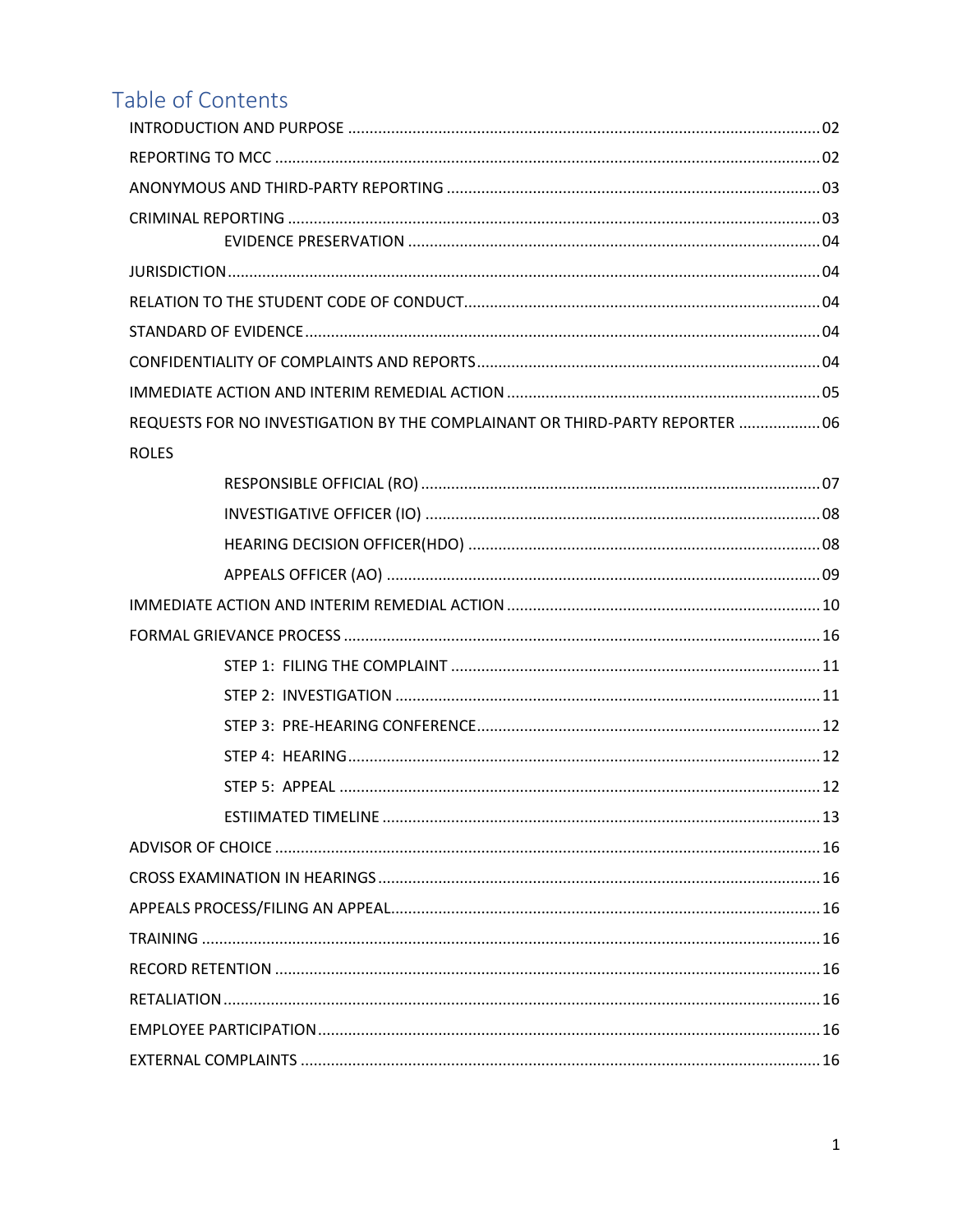#### **DISCRIMINATION GRIEVANCE PROCEDURES** *Miles Community College*

| Procedure:         | Discrimination, Harassment, Sexual Misconduct, Dating Violence, Domestic |
|--------------------|--------------------------------------------------------------------------|
|                    | Violence, Stalking and Retaliation                                       |
| Responsible Party: | Title IX Coordinator                                                     |

#### **INTRODUCTION AND PURPOSE**

The purpose of these procedures is to provide a prompt and equitable resolution of reports of discrimination based upon race, color, religion, national origin, creed, service in the uniformed services (as defined in state and federal law), veteran status, sex, age, political ideas, marital or family status, pregnancy, physical or mental disability, genetic information, gender identity, gender expression, or sexual orientation. Any person believing that he or she has been subjected to discrimination or harassment on any of these bases may report any potential violation of policy to Miles Community College (MCC). These procedures address all reports of alleged discrimination or harassment, including conduct that violates the Discrimination, Harassment, Sexual Misconduct, Dating Violence, Domestic Violence, Stalking and Retaliation Policy (hereinafter referred to as "*Policy Violations*"). The procedures also address reports of retaliation against those who have opposed practices forbidden under the policy, those who have filed complaints or reports under the policy, and those who have testified or otherwise participated in enforcement of the policy.

#### **REPORTING TO MCC**

Reports of *Policy Violations*, whether by recipients of unwelcome behavior (referred to as "*Complainants*") or by third-parties (referred to as "Reporters"), should be made to the Responsible Official stated below. The Responsible Official, staff members, and designees (collectively referred to in this Procedure as "the *RO*") are trained to help you find the resources you might need, to explain all reporting options, and to respond appropriately to conduct of concern. All instances of retaliation should be reported and shall be addressed in the same manner. The contact information for the *RO* is listed below.

# *The MCC Responsible Official (RO) and Title IX Coordinator is:*

Kylene Phipps Title IX Coordinator Office 218 2715 Dickinson Miles City, MT 59301 Phone: (406)874-6292 [TitleIX@milescc.edu](mailto:TitleIX@milescc.edu)

#### *Deputy Title IX Coordinators:*

Richard DeShields Jessica Lofland Erin Niedge Deputy Title IX Coordinator **Deputy Title IX Coordinator** Deputy Title IX Coordinator Student Services Office Student Services Office Student Services Office Student Services Office Miles City, MT 59301 Miles City, MT 59301 Miles City, MT 59301 Phone: (406)874-6226 Phone: (406)874-6480 Phone: (406)874-6211 [deshieldsr@milescc.edu](mailto:deshieldsr@milescc.edu) [loflandj](mailto:lofland)@milescc.edu niedgee@milescc.edu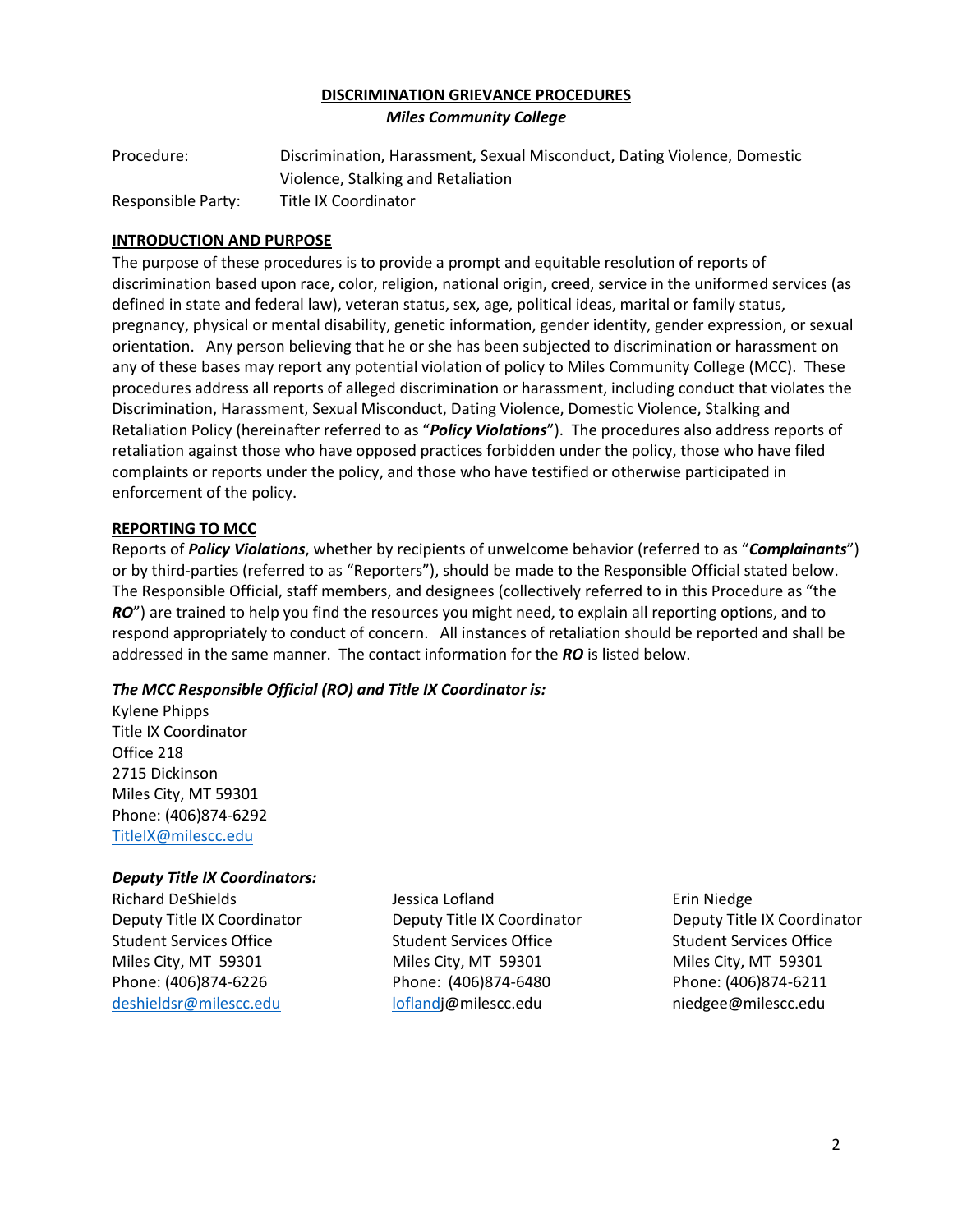Reports should be made as soon as possible after an incident and there are several avenues available for submitting a report [based on the contact information above]:

- Leave a voice message for the *RO*;
- File a report on the forms found on the Campus Safety website at the link<https://www.milescc.edu/AboutUs/CampusSafety/> under Report Harassment or Sexual Assault or Report a Student Conduct Code Violation;
- Send a private email to the *RO*;
- Mail a letter to the *RO* office;
- Visit one of the *RO* staff (you may wish to make an appointment first to ensure availability).
- Report to another trusted MCC official (e.g., Resident Assistant, Instructor, Coach, Advisor) who will provide information to the *RO* as required under the policy.

For the purpose of these procedures, the term "*Respondent*" will be used for those individuals who are reported as having alleged violations of discrimination, harassment, sexual misconduct, dating violence, domestic violence, stalking, or retaliation due to one of these areas.

If there is a complaint about the *RO* or any staff member that is part of the *RO* office, or if the *RO* or *RO* staff has a complaint, that complaint should be made to the President. The President will appoint another trained individual to take the place of the *RO* for purposes of the complaint.

#### **ANONYMOUS AND THIRD-PARTY REPORTING**

The *RO* accepts anonymous and third-party reports of conduct alleged to violate this Policy and the College will follow up on such reports, to the extent possible. The individual making the report is encouraged to provide as much detailed information as possible and allow the *RO* and Investigative Officer (*IO*) to investigate and respond as appropriate. The *RO* and *IO* may be limited in the ability to follow-up or investigate an anonymous report unless sufficient information is furnished to enable the *RO* to identify support measures or contact appropriate individuals to remedy the situation. Additionally, the *IO* may not be able to conduct a meaningful and fair investigation.

#### **CRIMINAL REPORTING**

If someone is in immediate danger or needs immediate medical attention, the first place to report is 911. You may also report to the city/county police department at (406)232-3411.

Some forms of discrimination and harassment may also be crimes. For example, sexual assault, domestic violence, stalking, and rape are crimes. *Complainants* and witnesses should consider making criminal reports to law enforcement, even if it is uncertain whether the particular conduct is a crime.

Calling local law enforcement can help you:

- Obtain emergency and non-emergency medical care;
- Get immediate law enforcement response for your protection;
- Assist in preventing a possible escalation to a more severe criminal behavior;
- Arrange a meeting with a Victim Advocate Service or Sexual Assault Nurse Examiner;
- Find counseling and support
- Preserve evidence (important in a criminal case);
- Initiate a criminal investigation; and,
- Answer questions about the criminal process.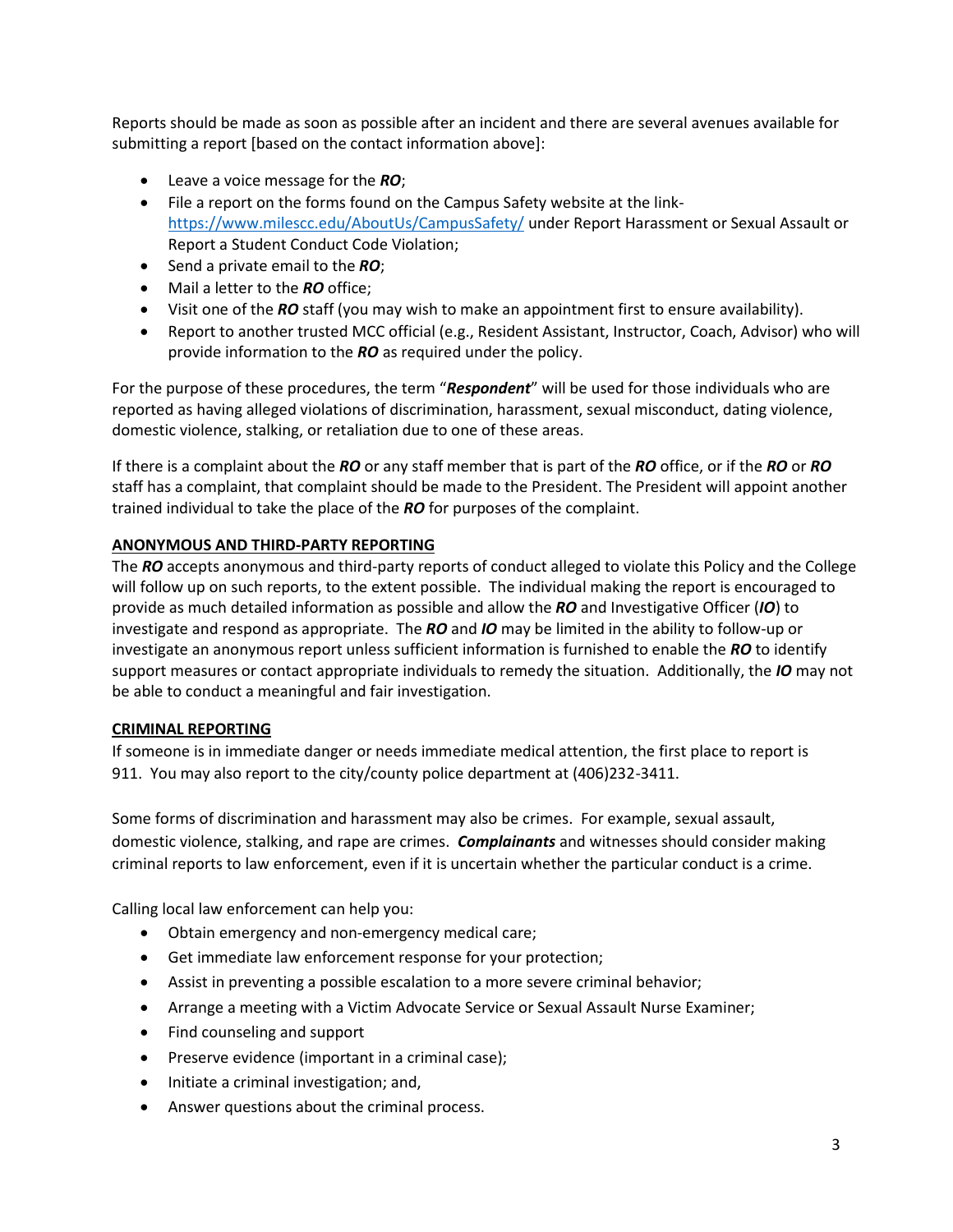Appropriate campus officials are available to assist you in reporting to local law enforcement, if you so choose. You may also decline to report to law enforcement officials. However, if a health or safety emergency, as defined by state or federal law, is found by the College to exist, the College is required to report alleged criminal incidents to appropriate law enforcement authorities.

#### **EVIDENCE PRESERVATION**

If a crime of dating violence, domestic violence, sexual assault, or stalking has occurred, it is important for individuals to consider preserving evidence that may assist in proving that the alleged criminal offense occurred or may be helpful in obtaining a protection order. The *RO* will provide information to the *Complainant* regarding resources available in the community including information regarding an offcampus sexual assault nurse examiner that is independent of the College.

# **JURISDICTION**

The *RO* is limited to reports of *policy violations* that have/has occurred in the College's education program or activity where the College has substantial control over the context of the alleged harassment and the person accused of committing sexual harassment. While confined to this jurisdiction, the *RO* may still be able to provide support measures for individuals outside of the jurisdiction.

# **RELATION TO THE STUDENT CODE OF CONDUCT**

The Hearing Decision Officer (*HDO*) is authorized to impose sanctions on students who are found to have violated the policy. The sanctions for discrimination, harassment, dating violence, domestic violence, sexual assault, sexual misconduct, stalking, or retaliation may include a suspension or disciplinary warning, conduct probation, eviction from campus housing, deferred suspension, suspension, expulsion, or any other sanction set forth in the Student Conduct Code, such as work requirements or restrictions, limitation of access to certain areas of campus and College property, imposition of mandatory educational or counseling requirements, and other supportive measures. The type and length of the sanction will be determined on a case by case basis. Reinstatement requirements are determined by the Dean of Student Engagement & Auxiliary Services in consultation with the *RO*. Disciplinary records for policy violations are maintained in the same manner as other disciplinary records.

# **STANDARD OF EVIDENCE**

If a complaint moves forward to a formal hearing, the Hearing Decision Officer (*HDO*) will utilize the "Preponderance of the Evidence" standard in determining complaints whether the individuals are students or employees. This standard requires that the evidence supporting each finding be more convincing than the evidence in opposition to it; that is, it is more likely than not that the alleged conduct occurred.

#### **CONFIDENTIALITY OF COMPLAINTS AND REPORTS**

Parties in these processes, including the *Complainant*, the *Respondent*, and witnesses, have privacy rights and reasonable expectations of confidentiality in the investigation of matters subject to this procedure. In addition, the integrity of the process depends on ensuring reasonable expectations of confidentiality.

The *RO* will keep confidential the complaint, report, witness statements, and any other information provided by the *Complainant*, *Respondent*, or witnesses to the extent possible, but may disclose information as follows: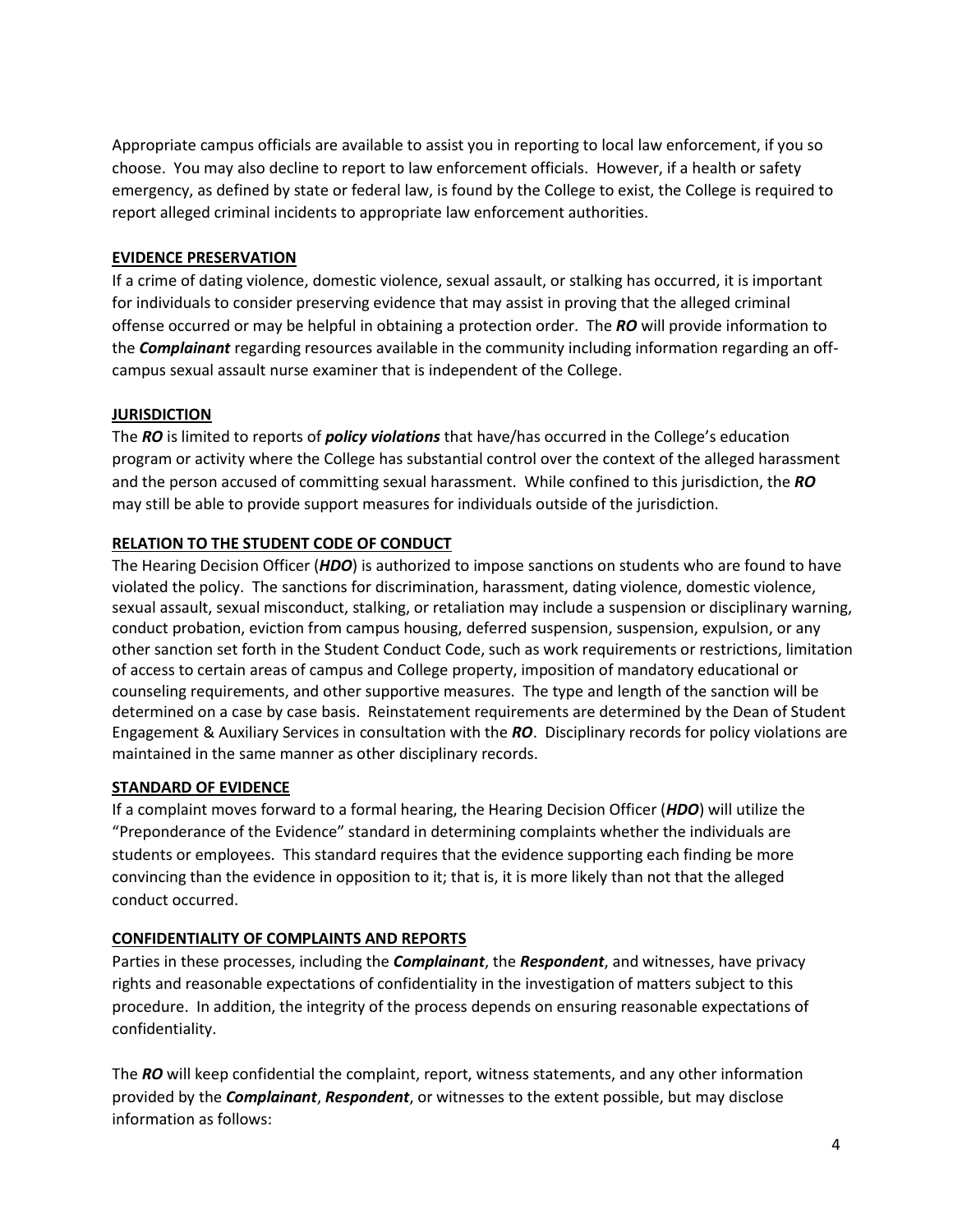- To the *Complainant*, *Respondent*, an advisor of choice for the both *Complainant* and *Respondent*, or witnesses, as necessary to give fair notice of the allegations and to conduct the investigation;
- To law enforcement consistent with state and federal law and MCC Policy;
- To other College officials who have a need to know in performing their official college business, including taking interim, remedial, or disciplinary action;
- To government agencies who review the College's compliance with federal law;
- To Miles Community College Board of Trustees as necessary to perform their duties; and,
- As necessary to respond to litigation or formal investigation of a complaint filed or appealed to the Miles Community Board of trustees, state and federal agencies, and the court, or to respond to lawfully issued subpoenas.

The investigation Report of Findings and any written decision resulting from the appeals process will be disclosed only to the *Complainant*, *Respondent* and their advisor of choice, *RO*, and Discipline Authorities<sup>1</sup> subject to the protection of confidentiality as may be appropriate under the circumstances and in accordance with the requirements of FERPA. It will also be provided to College officials as necessary to prepare for subsequent proceedings (e.g., President and College attorneys). If otherwise required by law or legal process, the Report may be provided to other entities subject to the requirements of FERPA.

Information about complaints and reports, absent personally identifiable information, may be reported to College Officials and external entities for statistical and analysis purposes pursuant to federal and state law and College policy.

No information protected by a legal privilege or doctor-patient privilege may be used in an investigation unless the person holding the privilege has waived it.

If a *Complainant* or Reporter desires full confidentiality, he/she should speak to mental health counselors or health service providers, or victim advocate counselors who can maintain confidentiality. Counselors are available to students free of charge and can be seen on an emergency basis. Please contact the Dean of Student Engagement to set up an appointment with a counselor or for counselor contact information. You do not have to disclose full reasons for an appointment with a counselor. The *RO* may also assist you in contact information for local services that provide confidential support.

# **IMMEDIATE ACTION AND INTERIM REMEDIAL ACTION**

 $\overline{\phantom{a}}$ 

MCC may take interim measures to assist or protect the parties during the grievance process. Remedial action taken does not imply involved parties are responsible or not responsible. Such remedies are put in place to ensure the integrity of the process. The College reserves the right to place the remedies on the *Complainant* and/or *Respondent* based on available options.

 $<sup>1</sup>$  In the case of employees, the Discipline Authority is the MCC Administrator with the authority to impose</sup> sanctions in accordance with applicable employment policies and procedures and collective bargaining agreements. In the case of students, the Discipline Authority will be assigned by the Dean of Student Engagement or designee.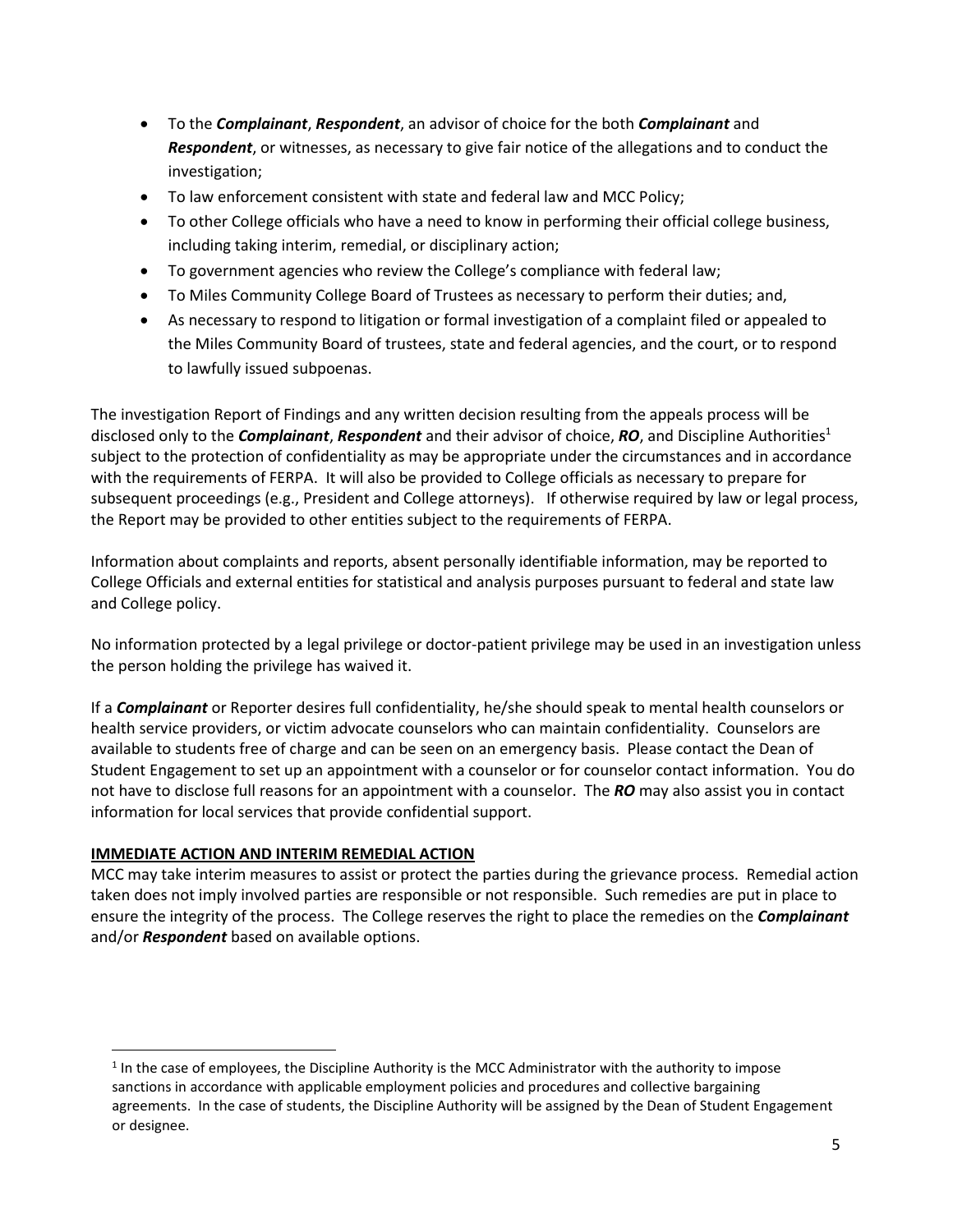Remedial Actions are administrative steps on an interim basis taken to remedy a situation that has led to a complaint. The purpose of remedial action is to:

- Prevent serious and immediate harm to the *Complainant* and others;
- Prevent retaliation against any party;
- End discriminating or harassing behavior and prevent its recurrence; and
- Provide appropriate training in preventing discrimination.

Remedial action may include, but shall not be limited to:

- Altering the *Complainant*'s or *Respondent*'s work or academic environment;
- Providing training on discrimination or harassment;
- Meeting with *Respondent* and his/her supervisor to discuss changes of behavior;
- Reassignment or transfer;
- Changes in residence hall assignments;
- Changing advisors, mentors, supervisors or evaluators;
- Providing academic support services such as tutoring;
- Obtaining counseling or medical services;
- Providing escort service for a party's safety in moving about campus;
- Arranging for re-taking or course withdrawal without penalty;
- Issuance of a no-contact order; and
- Suspending an employee pending investigation.

The *RO* notifies the *Complainant* of immediate measures that are available such as a no contact order, no trespassing order, an order of protection, a restraining order or a similar lawful order issued by a criminal, civil or tribal court or the by the institution. No contact orders and no trespassing orders are issued by the institution and are issued by the *RO*, Discipline Authority, or designee. The college does not issue orders of protection or restraining orders; inquiries about these and other similar lawful orders should be directed to the Miles City Police Department at 406-232-3411.

A *Respondent* may be removed from the school's education program or activity if the *Respondent* poses an immediate threat to anyone's physical health or safety. If the *Respondent* is a College employee, the College is not prevented from placing that employee on administrative leave during the investigation.

The *RO* may also provide additional support measures for both parties.

#### **REQUESTS FOR NO INVESTIGATION BY THE** *COMPLAINANT* **OR THIRD-PARTY REPORTER**

If a *Complainant* or a third-party Reporter requests that no follow-up or investigation of an incident be conducted, the *RO* will consider the reasons for the request, including concerns about continued safety of the person reportedly harmed and members of the campus community. The *RO* must also balance considerations about the continued health and safety of members of the community against the *Complainant*'s or third-party Reporters' desire not to have the report investigated.

The *RO* retains the right to initiate a formal or informal investigation based on the information provided. The *RO* may consult with appropriate campus officials, but the *RO* will make the ultimate decision about whether to conduct a formal investigation or respond to the report in another manner, including taking informal actions, such as those stated above. All sexual misconduct reports will be conducted as a formal investigation.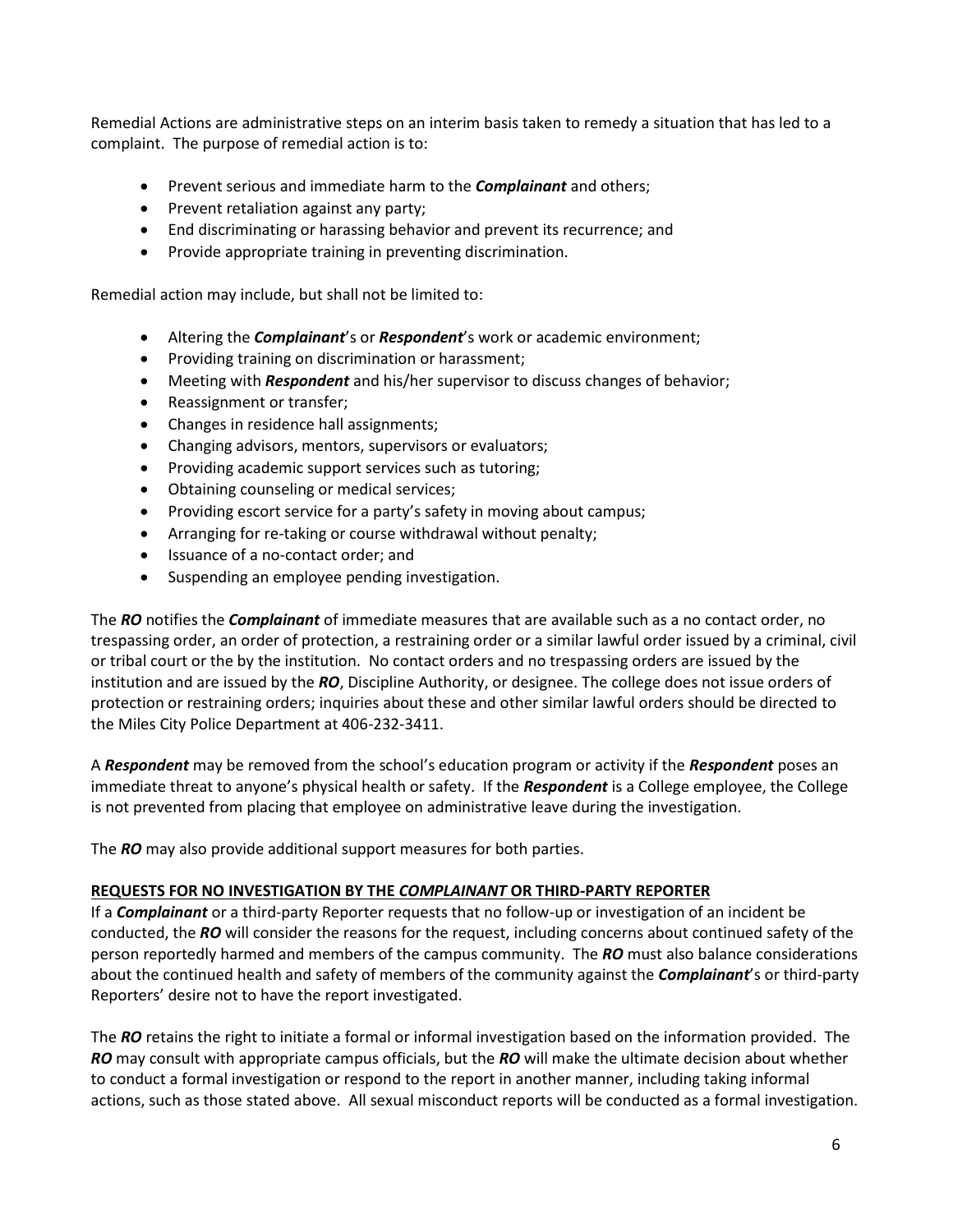The *RO* may provide supportive measures regardless if a case moves forward or is dismissed.

Should the *RO* be made aware or is able to easily identify the *Respondent* and a formal complaint is filed, the *RO* must inform all parties involved of the complaint.

Additionally, if the *RO* initiates an investigation in these circumstances, this Discrimination Grievance Procedure shall be followed to the extent reasonably applicable.

#### **Role of the Responsible Official (***RO***)**

The *RO* is charged with coordinating the MCC's compliance with federal civil rights laws, all of which are listed at the end of these procedures. The *RO* is not an advocate for either the *Complainant* or the *Respondent*. The *RO* will discuss the formal complaint process with the *Complainant* and ascertain whether or not the *Complainant* wants to file a formal complaint that will initiate a formal investigation.

The *RO* will explain to both parties the processes outlined below and the confidentiality provisions as outlined above. Where appropriate, the *RO* will provide to both parties the following information:

- A written grievance process that includes the process that occurs with a formal complaint;
- Explanation of rights and options to all parties involved;
- Options for obtaining medical and counseling services;
- Process to file a criminal report;
- Explanation of advocacy services and other confidential resources;
- Options for changing academic, living, transportation, and working situations;
- Other helpful campus and community resources;
- Other supportive measures with or without filing a formal complaint; and,
- Remind all parties that the *Respondent* is presumed not responsible at the onset of the process and can only be found responsible after the grievance process concludes if that is the determination.

The *RO* will offer to coordinate with other campus officials, when appropriate, to implement supportive measures and interim remedial measures described below. The *RO* will describe the process of a fair and impartial investigation. The *RO* will explain the right of the *Respondent* to review and respond to allegations and evidence against him or her. The *RO* will explain to both parties their rights to have an advisor of choice, with them during their interviews and during any stage of these procedures. If the report moves to a hearing, both parties should identify an advisor of choice. If either party does not identify an advisor of choice, one will be appointed.

If an individual does not want to pursue a complaint and the *RO* proceeds with an investigation, the *RO* will inform the individual that MCC is limited in the actions it can take without the cooperation of the individual. The *RO* will also explain to parties and witnesses that retaliation for reporting alleged violations of the policy, or participating in an investigation of an alleged violation, is strictly prohibited and that any retaliation should be immediately reported and will be promptly addressed.

The *RO* will provide to any student or employee who reports that he/she has been a victim of sexual misconduct, domestic violence, or stalking, whether occurring on or off campus, a written explanation of the student or employee's rights and options under this Discrimination Grievance Procedure, as well as support measures including counseling, consideration of extension of deadlines, possible modification of work or class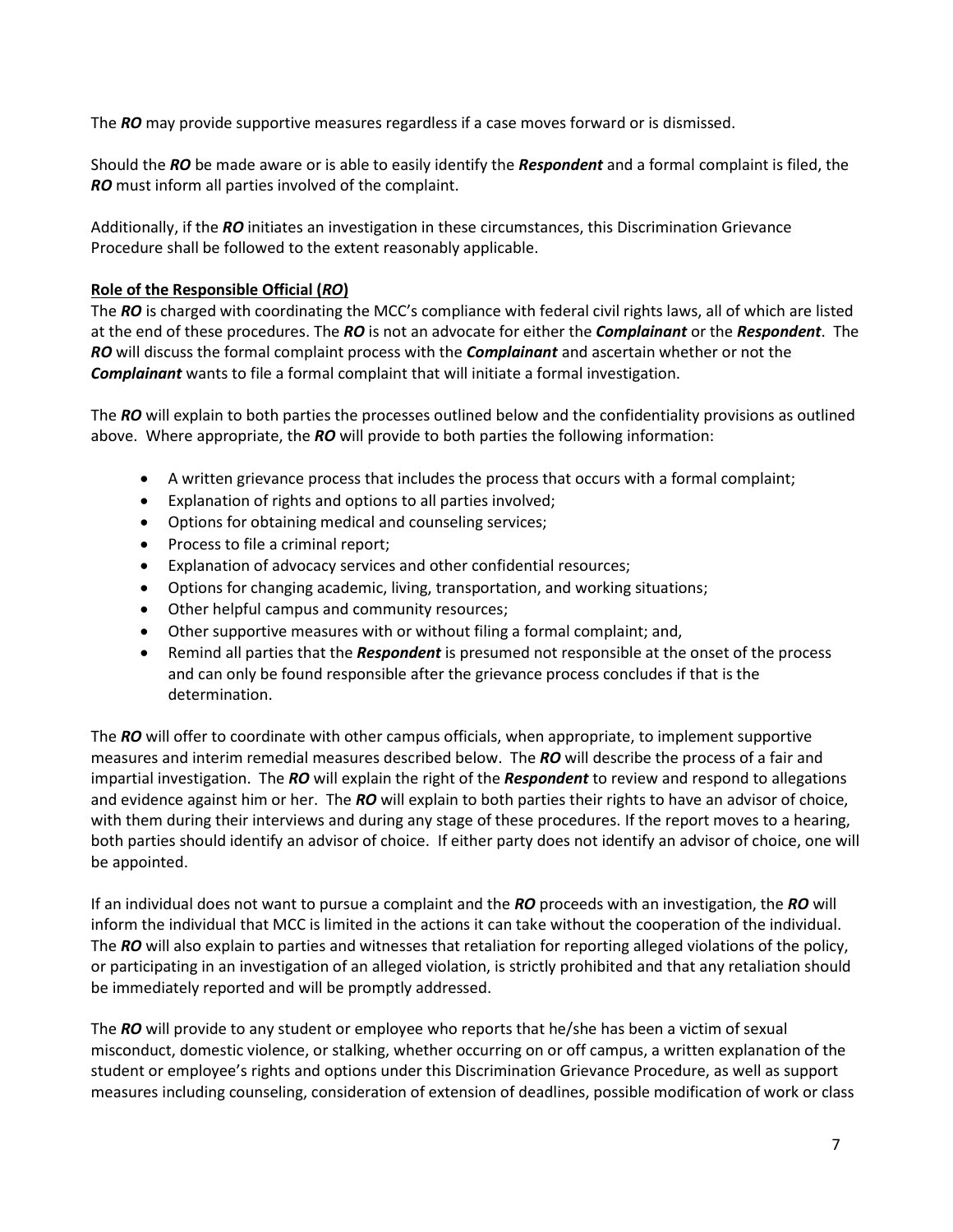schedules, campus escort services, changing housing locations, mutual restrictions on contact between parties, and other measures.

The *RO* ensures that any remedies identified through the grievance process are provided and followed through.

### **ROLE OF THE INVESTIGATIVE OFFICER (***IO***)**

The Investigative Officer (*IO*) is appointed by the *RO* once a formal complaint has been filed and the case moves forward to investigation. The *IO* must:

- Provide all parties equal rights and protections;
- Identify that the *Complainant* and *Respondent* are entitled to an advisor of choice for any meetings or hearings;
- Identify that the parties can request to inspect and review evidence equally;
- Communicate code of conduct policies pertaining to knowingly providing false information or statements during the grievance process;
- Confirm that the parties have received copies of the grievance process;
- Allow equal opportunity for the parties to present witnesses and evidence;
- Provide written notice of the date, time, location, participants and purpose of all interviews and meeting, with sufficient time for the parties to prepare; and,
- Identify the process that will be used if the case moves to a hearing.

Both parties and their advisor of choice shall be provided equal time to inspect and review the evidence obtained by the College as part of its investigation if the information is directly related to the allegations (regardless if the information may not be used to reaching a determination.) The evidence will also be provided at any hearing if one occurs.

The *IO* will also create an investigative report that fairly summarizes the evidence that the College has gathered about the alleged incident. The report will be shared with both parties at the same time with an opportunity to respond to items in the report in writing. If a response is submitted, the College must consider that response before finalizing the report and submitting to the parties before a hearing happens.

The *RO* will receive the final investigative report and appoint a Hearing Decision Officer (*HDO*).

#### **ROLE OF THE HEARING DECISION OFFICER (***HDO***)**

The Hearing Decision Officer (*HDO*) is appointed by the *RO* once an investigative report has been filed by the *IO* and serves as the decision maker for the case. The *HDO* is the individual who facilitates a live hearing that is an opportunity for both parties to tell their side of the story in front of the decision maker. The *HDO* must objectively evaluate the relevant evidence and reach conclusions about whether the *Respondent* is responsible for the alleged discrimination or harassment. The *HDO* cannot be the *RO* or the *IO*.

The *HDO* will schedule the live hearing location. If either party requests it, the entire live hearing will be held with the parties located in separate rooms with technology enabling everyone to see and hear each other. All hearings will be recorded in either audio, audiovisual, or in transcript form.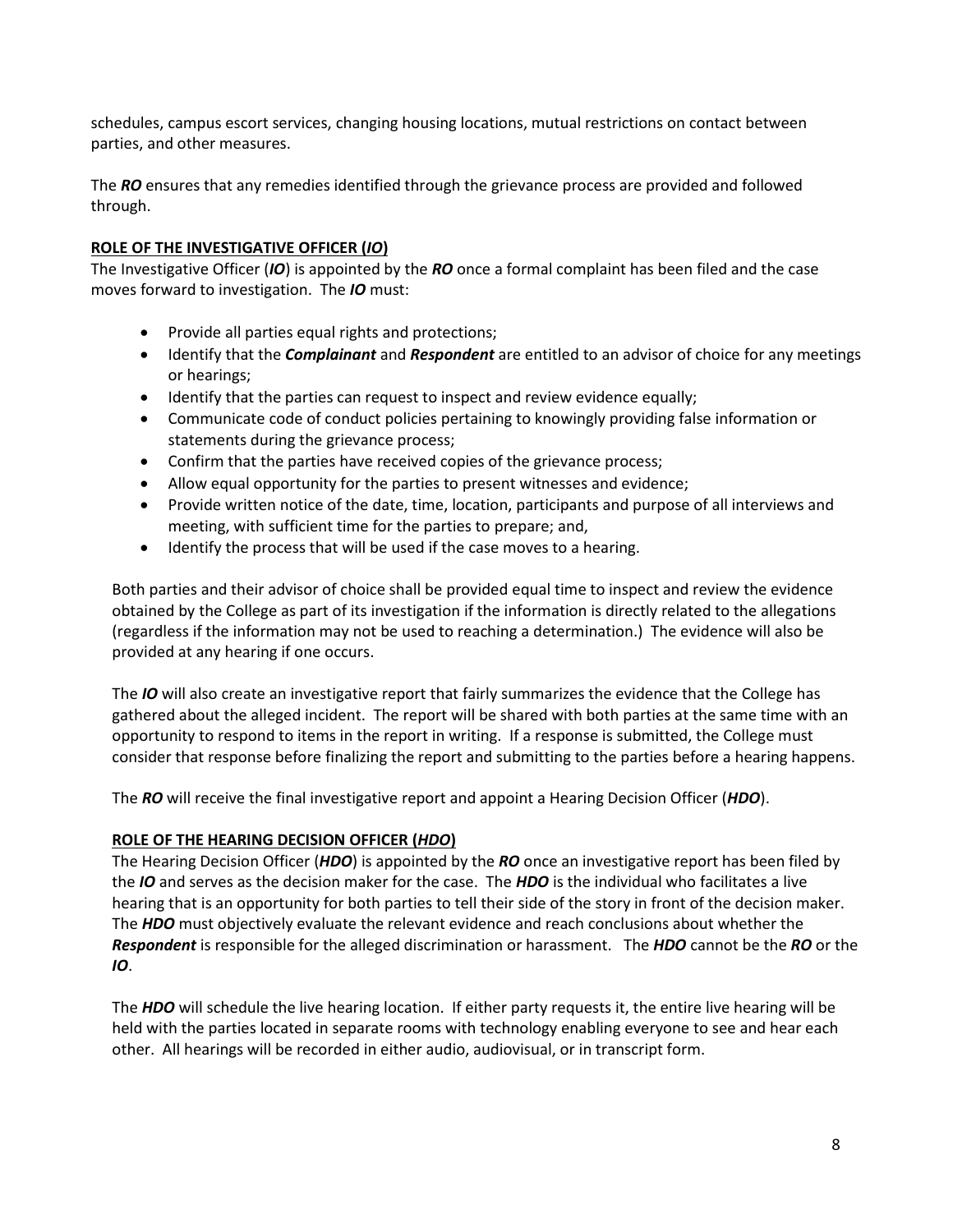The *HDO* will:

- Utilize the "Preponderance of Evidence Standard" described below;
- Ensure that both parties have an advisor of choice. If a party arrives without an advisor of choice, the College will provide that party with an advisor, of the school's choosing for the purpose of conducting cross examination on the party's behalf (information about cross examination is explained below);
- Determine relevance, prior to witnesses or either party answers cross examination questions;
- Ensure all parties have the right to refuse to answer questions in the live hearing; however, if any party is not present or refuses to answer cross examination questions, the decision maker will exclude that party's or witness's statements and evaluates any evidence that doesn't involve those statements (the *HDO* must never make inferences about the determination regarding responsibility based on the fact that a party or witness didn't come to the hearing); and,
- Provide information to both parties about the right to appeal and permissible bases for appeal at the conclusion of the hearing.

Once the hearing is concluded, the *HDO* will make an ultimate decision of responsibility and any applicable sanctions or remedies in a written format and will issue this simultaneously to both parties.

The following information must be provided in the letter of determination:

- Identification of any portion of the College policies that were violated;
- Description of procedural steps taken by the College to get to the decision including all notices and interviews that took place, and site visits that occurred, and the hearing itself;
- A section that includes a finding of facts that introduced in the hearing;
- A section that includes conclusions after applying the facts to the College policies as they apply. For each allegation made in the formal complaint, there will be a written determination to each allegation;
- A statement and rationale for the ultimate determination of responsibility or not;
- Include any disciplinary sanctions or remedies the College will impose on the *Respondent* (if found Responsible) and how these remedies will restore or preserve equal access; and,
- A statement of the college procedures and rights to appeal and permissible bases.

# **ROLE OF THE APPEALS OFFICER (***AO***)**

The Appeals Officer (*AO*) is appointed by the *RO* once a written appeal is submitted and identifies a basis for appeal stated in the appeals section below. The *AO* cannot be the *RO*, *IO*, or *HDO*.

The *AO* will notify both parties in writing of the appeal and provide a copy of the written appeal to the nonappealing party. The *AO* will allow both parties to submit a written statement supporting or challenging information provided in the appeal.

The *AO* will review the statements by both parties, along with the recordings or transcript of the hearing, and decides if there were conflicts, missing information not included in the hearing, or if the outcome and remedy result in substantial injustice. The *AO* will then issue a written decision and send it to both parties simultaneously. The written decision will include the purpose for the appeal, the procedures the *AO* took in reviewing records in the appeal, and a conclusion.

The *AO* may uphold, reverse, or amend the decisions of the *HDO* based on his/her review of the statements provided through the appeals process and review of the hearing.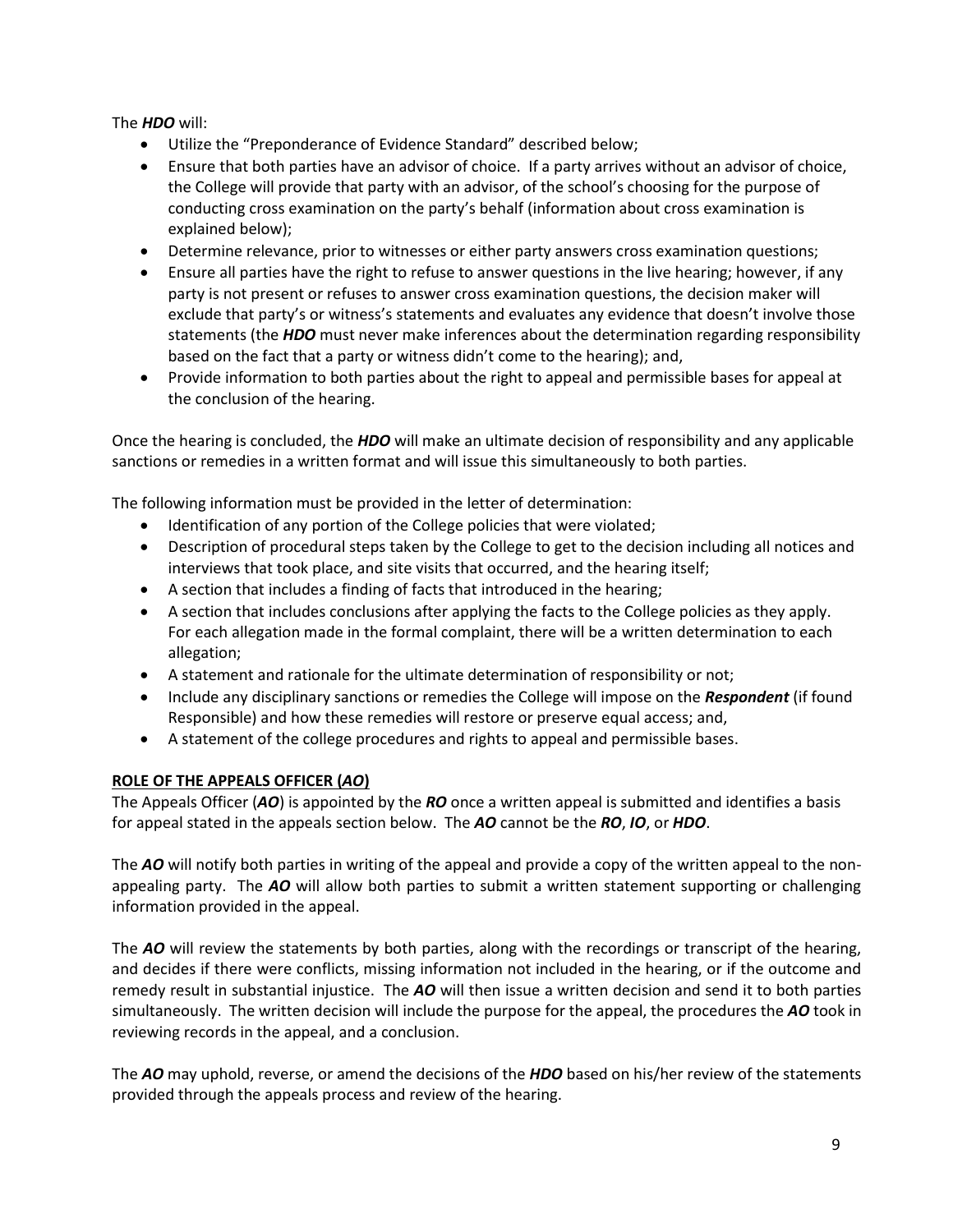#### **IMMEDIATE ACTION AND INTERIM REMEDIAL ACTION**

MCC may take interim measures to assist or protect the parties during the grievance process. Remedial Actions such as those described below under "Remedial Actions" may be taken on an interim basis.

The *RO* notifies the *complainant* of immediate measures that are available such as a no contact order, no trespassing order, an order of protection, a restraining order or a similar lawful order issued by a criminal, civil or tribal court or the by the institution. No contact orders and no trespassing orders are issued by the institution and are issued by the *RO*, Discipline Authority, or designee. The college does not issue orders of protection or restraining orders; inquiries about these and other similar lawful orders should be directed to the Miles City Police Department at 406-232-3411. The College may issue interim actions to both parties to ensure equal protection.

A *Respondent* may be removed from the school's education program or activity if the *Respondent* poses an immediate threat to anyone's physical health or safety. If the *Respondent* is a College employee, the College is not prevented from placing that employee on administrative leave during the investigation.

The *RO* may also provide additional support measures for both parties.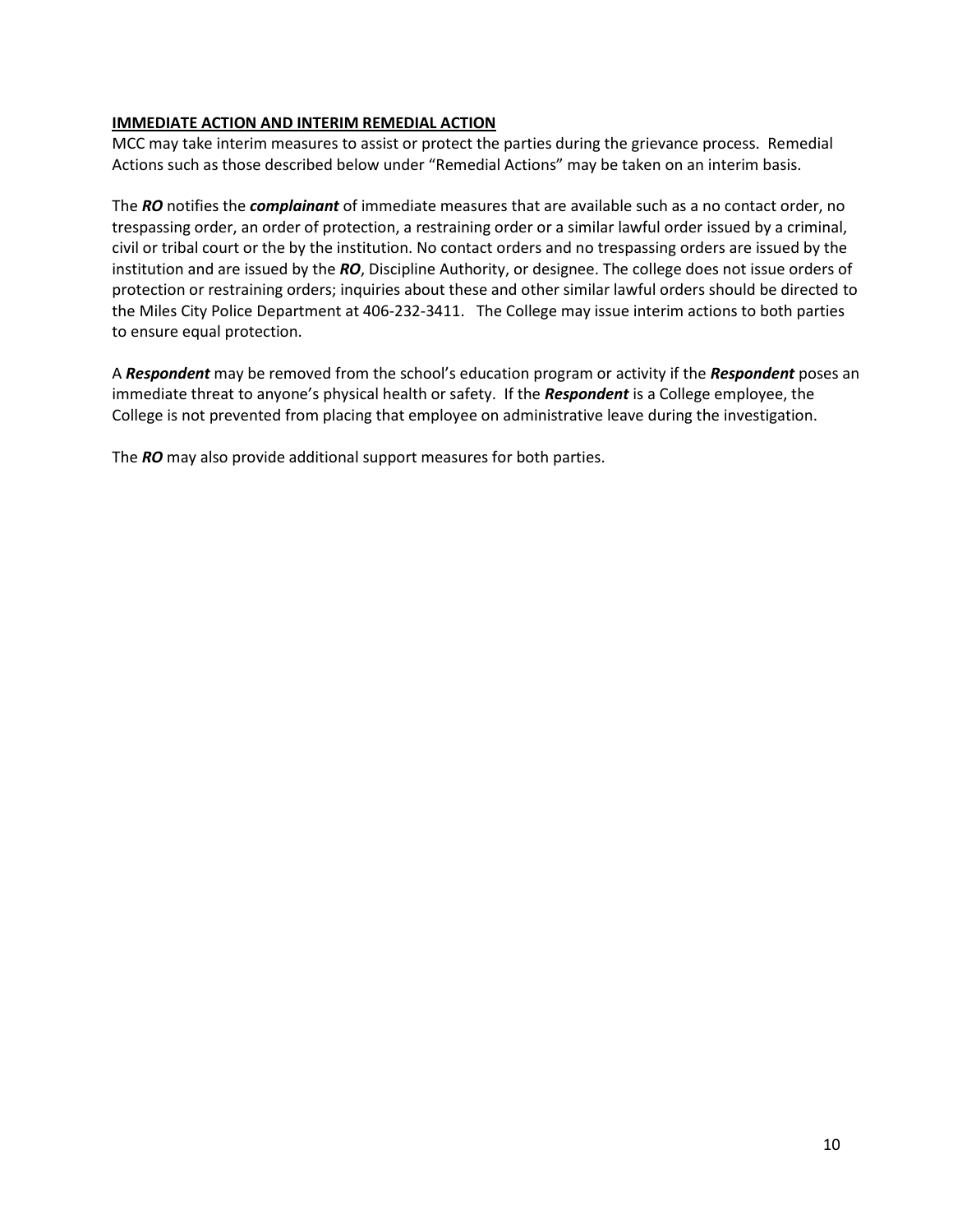#### **FORMAL GRIEVANCE PROCESS**

**Step 1:** The *RO* may receive a report of alleged discrimination or sexual harassment or may have actual knowledge of above described *policy violations*. The *RO* will confer with and interview the *Complainant* to clarify the allegations, identify desired outcomes and obtain detailed information about the allegations.

The *RO* will discuss allegations with the *Complainant* and the *Respondent* and include written information about the grievance procedures and appropriate campus policy, as well as other helpful resources.

*RO* also considers whether immediate or interim actions or involvement of other MCC offices is appropriate.

*RO* determines whether the office has jurisdiction to investigate the matter. The *RO*'s jurisdiction is limited to reports of *Policy Violations* that have/has occurred in a school's education program or activity where the school has substantial control over the context of the alleged harassment and the person accused of committing sexual harassment.

The *RO* will notify and update both parties of the timeframe for investigation, their right to an advisor of choice and to identify witnesses, provide any supporting evidence at any time during the investigation, and the opportunity for appeal.

**Option 1:** If the *RO* determines that there is no jurisdiction, the *RO* will offer to assist the *Complainant* and, as appropriate, the *Respondent*, in finding appropriate campus and off-campus resources for addressing the issue of concern. This can be appealed (see "Appeals Process" below.)

**Option 2:** If the *RO* determines that there is jurisdiction, the *RO* will request a formal complaint from the *Complainant* (an official document alleging sexual harassment, discrimination and other alleged *policy violations*), and then proceed to Step 2.

**Step 2:** The formal complaint will then move into an investigative phase. The *RO* will assign the formal complaint to an Investigative Officer (*IO*) within ten (10) working days from submission of the complaint to conduct a fair and impartial investigation of the alleged *policy violations*.

Each party has the right to present witnesses and evidence. The *Complainant* and *Respondent* both have equal access to an advisor of choice for any meeting or hearing (see "Advisor of Choice" section below).

Typically, an investigation will be completed within thirty (30) working days of receipt of the complaint unless good cause is shown for delay.

The *IO* will collect and review written documents, interview the *Complainant*, the *Respondent*, identify and interview witnesses, and collect such other evidence as may be relevant to the investigation.

The *IO* will create an investigative report that fairly summarizes the evidence that has been gathered regarding the formal complaint. A report cannot be finalized until the evidence sharing happens and both parties have ten (10) working days to respond to the evidence in writing. These responses may be considered by the *IO* before finalizing the investigative report. The report will then be circulated to the parties at least ten (10) working days before a hearing, if a hearing occurs.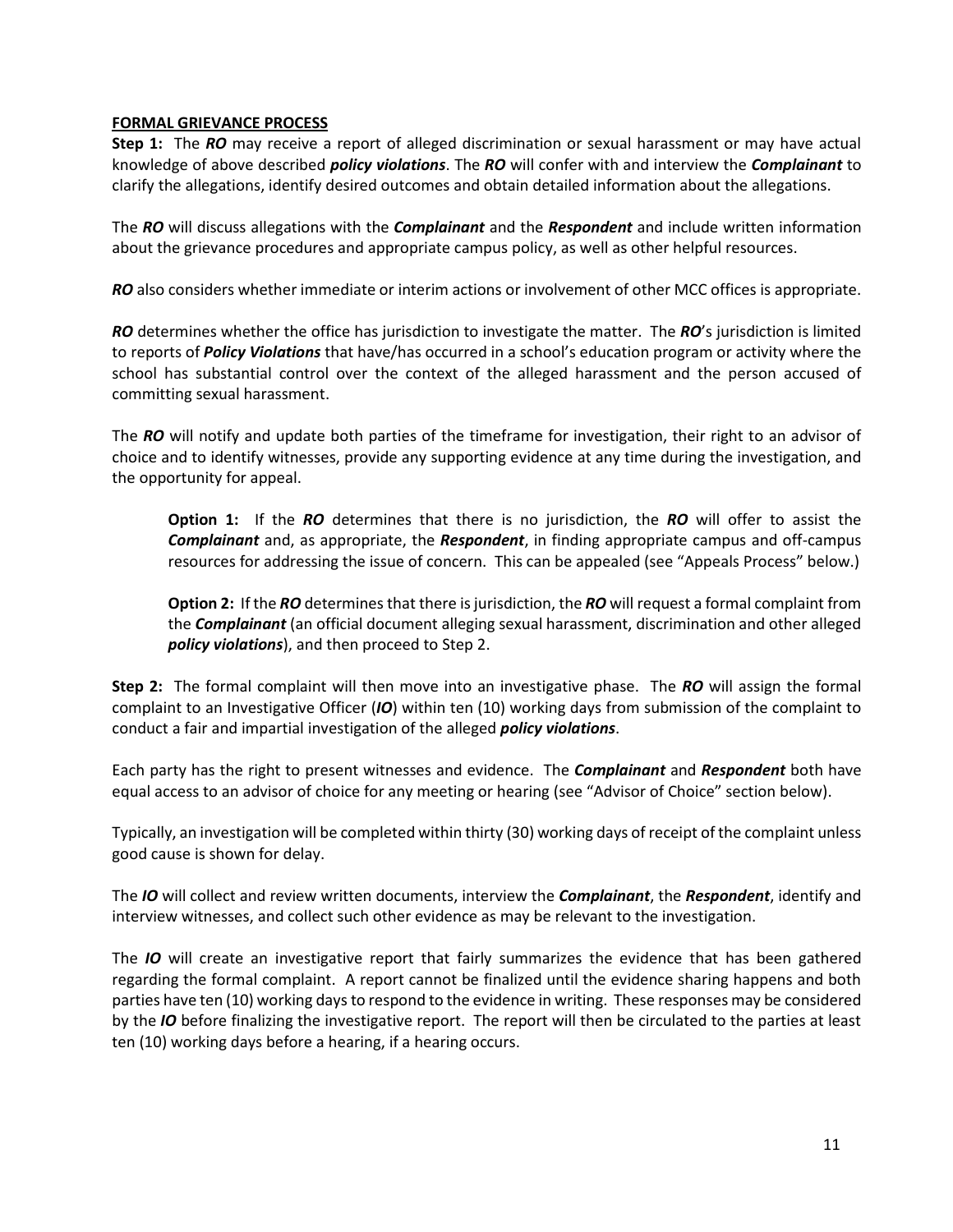**Step 3:** At any time within five (5) working days prior to the date of the hearing, the *HDO* may call a prehearing conference. Topics discussed a pre-hearing conference may include, but are not limited to: (a) whether the evidence presented is complete; (b) whether additional investigation is required; (c) whether additional witness(es) should be called; and (d) time limits and order of presentation of evidence at the hearing. At the request of any party, the *HDO* will conduct separate meetings with the *Complainant* and the *Respondent* for purposes of the pre-hearing conference. The *HDO* may decide to set aside the hearing date for any period up to ten (10) working days to obtain additional witnesses or to resolve items brought up in the pre-hearing conference.

**Step 4:** The formal complaint will now move into a live formal hearing. The role of the *HDO* is to determine whether there is a preponderance of the evidence to believe that an individual engaged in a policy violation. This "preponderance of the evidence" standard requires that the evidence supporting each finding be more convincing than the evidence in opposition to it; that is, it is more likely than not that the alleged conduct occurred. The hearing will be recorded in either an audio or audiovisual format, or a transcript of any live hearing. Each party has the right to inspect these recordings/transcriptions.

The *HDO*'s decision shall be presented in the form of a written letter of determination (report of findings) within ten (10) working days of the conclusion of the hearing.

**Option 1:** If the *HDO* finds a *Policy Violation* did not occur, the matter is documented and the investigation is complete; in this case the *Complainant* may file an appeal of the finding in accordance with the Appeal Procedure.

**Option 2:** If the *HDO* finds that a *Policy Violation* did occur, disciplinary sanctions may be imposed by the College. The *Complainant* or *Respondent* may appeal the findings as provided below.

The decision is final if the parties don't appeal or if at the conclusion of the appeal if one is filed. The *RO* will ensure that any remedies or sanctions are followed through.

**Step 5:** If an appeal is filed, it must be done within five (5) working days of the receipt of the *HDO*'s letter of determination/report of findings (see the appeals process below). The *RO* will appoint an Appeals Officer (*AO*) to consider the appeal. The AO will notify both parties of the appeal.

The *Complainant* and the *Respondent* will have ten (10) working days from notification of the appeal to submit written statements supporting or challenging the letter of determination/report of findings and the outcome of the case with supportive reasons.

The *AO* will review the statements by both parties, along with the recordings or transcript of the hearing, and issue a written decision and send it to both parties simultaneously within ten (10) working days from the deadline of submitting appeal statements.

**Option 1:** The *AO* upholds the report of findings in the letter of determination and that information provided through the appeals process did not affect the overall decision of the hearing. Sanctions, remedies, and outcomes remain the same.

**Option 2:** The *AO* reverses or amends the decision of the *HDO* based on his/her review of the statements provided through the appeals process and review of the hearing. The *AO* may also amend sanctions or remedies identified by the *HDO* in the original letter of determination and/or add additional sanctions and remedies.

Once the statement is issued by the **AO**, the appeal has been decided and the decision becomes final.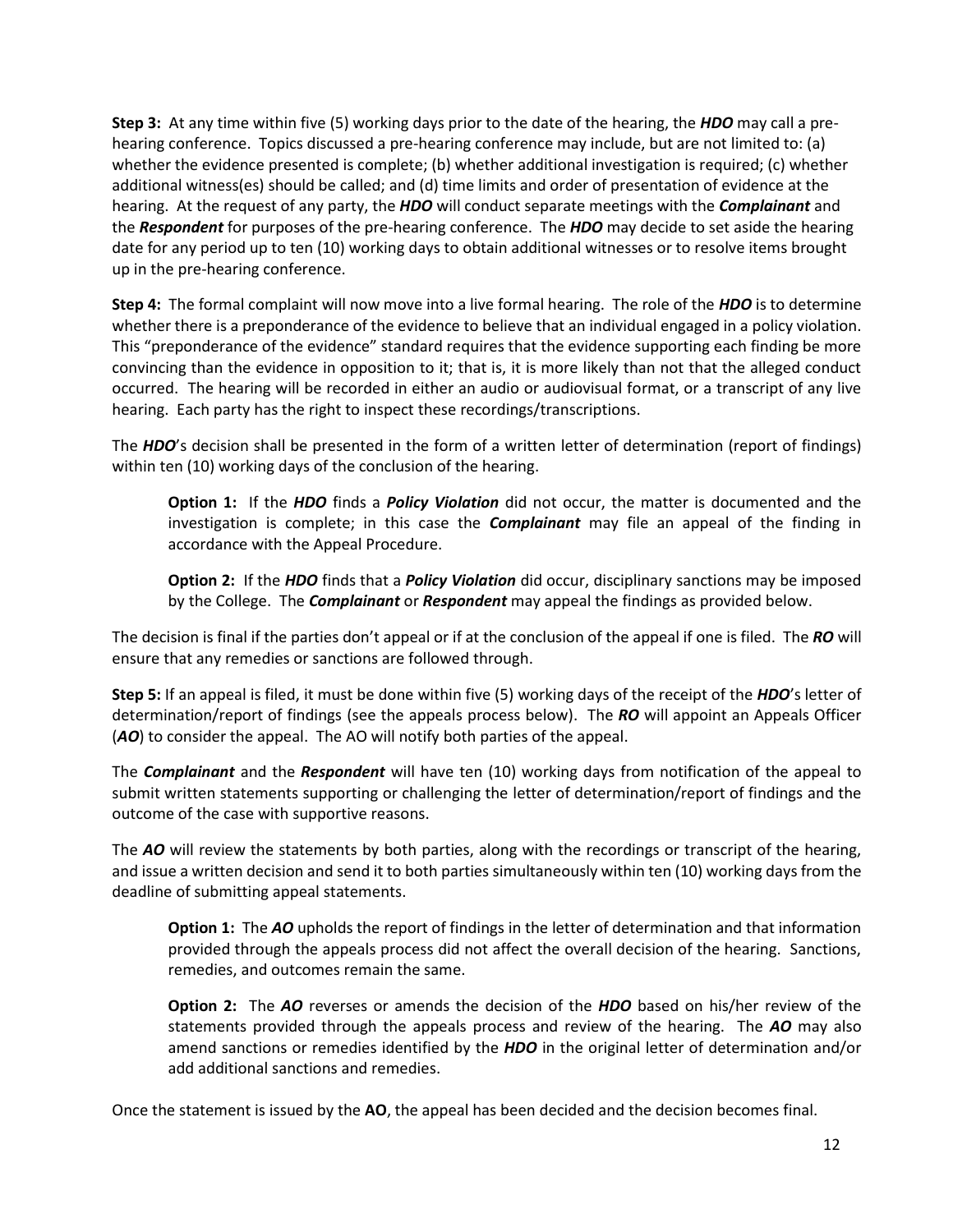#### **ESTIMATED TIMELINE**

The formal grievance process has defined timelines for reporting, investigations, hearings, and appeals. These timelines are estimates based on the complexity and severity of the allegation and the amount of witnesses that must be followed up with. This timeline is a guide but should there be good cause shown for a delay, both parties will be notified of any expected resolution timeframe.

- Report Filed and the RO will appoint IO
- IO will notify all parties of investigation within 10 working days
- IO investigation that will last no more than 30 working days
- IO will submit investigative report to all parties
- Parties have 10 working days to review investigative report and submit response to evidence if needed
- IO will finalize investigative report and submit to both parties at least 10 working days prior to hearing
- Pre-Hearing Meeting may be scheduled up to 5 working days prior to hearing
- Hearing may vary based on cross-examination and number of witnesses called
- HDO will issue a letter of determination/report of findings within 10 working days from the completion of the hearing
- Any appeal must be submitted 5 working days from the issuance of the letter of determination/report of findings
- The AO will notify parties of the appeal and allow for 10 working days to submit written support or challenge to the letter of determination on approved grounds.
- The AO will then have 10 days to review all documentation to make final determination.

#### **ADVISOR OF CHOICE**

The Complainant and Respondent may each have an advisor of choice throughout the grievance process. Any party with an advisor of choice, will be asked to complete a release of information giving the College authority to release information to their advisor of choice. Both parties' advisor of choice has equal access to any meeting or hearing and may inspect and review records or evidence throughout the process where the evidence obtained by the College is directly related to the allegations raised in the formal complaint. The advisor of choice is not an active participant through the initial phases of the grievance procedure or the investigation. Their role is merely to advise the *Complainant* and *Respondent*. If either party has an advisor of choice serving as legal counsel, the College may have its legal counsel present to ensure that the rights of all interested person and MCC are respected. The advisor of choice may be a union representative for union employees. During a formal hearing, each participant must have an advisor of choice present. If either party does not have one, the College will appoint one at no cost to the individual. During the formal hearing, the advisor of choice may be an active part of the cross-examination of all parties and witnesses. The HO has the responsibility to determine if the cross-examination is relevant prior to answers being provided by either party or witnesses.

# **CROSS EXAMINATION IN HEARINGS**

The *Complainant*'s and *Respondent*'s advisor of choice is allowed to cross examine other parties and witnesses during the formal hearing of the grievance process, with real time back and forth questions that challenge credibility. The parties themselves may never personally question or cross-examine anyone. Cross examination means that the party's advisor of choice asks questions that might challenge the other party's denials or allegations. Questions must be relevant and the *HDO* must decide if a question is relevant before the party or witness answers it. A *Complainant*'s privacy must be protected by only allowing questions or evidence about prior sexual history if it is used to show that someone other than the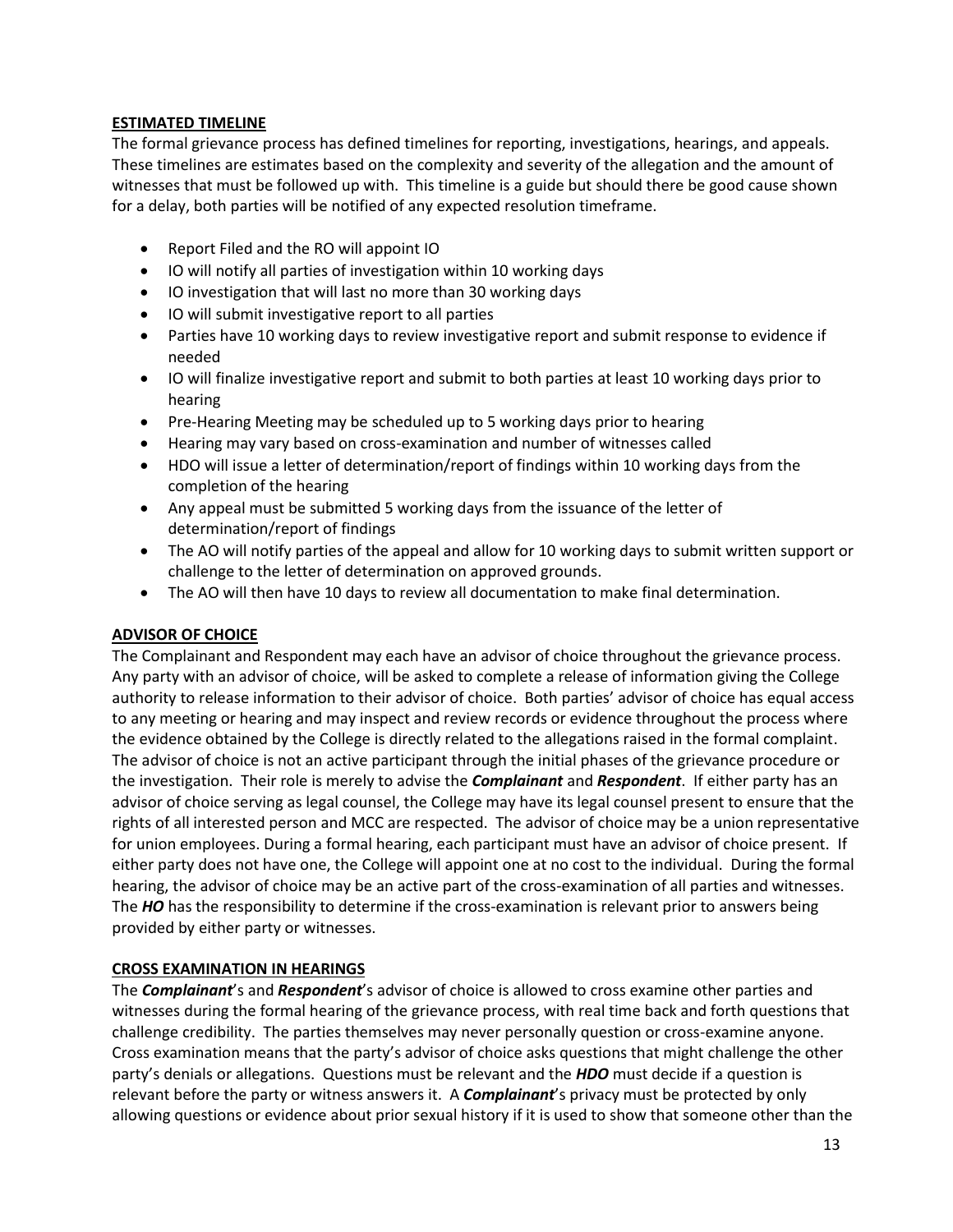Respondent committed the alleged **policy violation**, or it relates to sexual behavior between the *Complainant* and the *Respondent* and is offered to prove consent.

#### **APPEALS PROCESS/FILING AN APPEAL**

A request for an appeal must be filed within five (5) working days of the receipt of the *RO*'s dismissal of a complaint prior to a formal hearing or the *HDO*'s letter of determination or report of findings. The request for an appeal shall be submitted to the *RO* or *HDO*. The *RO* will appoint an *AO* who shall immediately provide a copy of the appeal to the non-appealing party.

The request for an appeal must be in writing and must describe the appellant's desired outcome and a statement of how the appellant believes the case should continue to a hearing or to appeal the ultimate findings, outcomes, and sanctions of the formal hearing when:

- Procedural irregularities exist(ed) that may have affected the outcome of the case;
- New evidence has been discovered that was not reasonably available at the time of the determination or dismissal of the case;
- A conflict of interest or bias on the part of the *RO*, *IO*, or *HDO* exist(ed) that affected the outcome;
- Findings or recommendations were arbitrary; or
- Issued findings and recommendations that if adopted would result in substantial injustice.

The *RO* or *AO* may continue to impose interim remedial measures during the appeal, as required by the circumstances.

Once the appeal is filed by either party, the *Complainant* and *Respondent* will be requested to submit written statements supporting or challenging the outcome of the case with supportive reasons and the *AO* will use those statements, the letter of appeal and the letter of determination or report of findings, to make a final decision.

Notification of any change to the result of findings or disciplinary sanctions will be communicated to both parties. Once the appeal is determined by the *AO*, the decision is final.

#### **TRAINING**

All MCC officials who are involved in the discrimination grievance process, including the *RO, IO*, *HDO*, *AO*, and discipline authorities, will have adequate training. Training will address, but is not limited to, recognizing and appropriately responding to allegations of discrimination, harassment, including hostile environment harassment, sexual misconduct, domestic violence, stalking, and retaliation, conducting investigations, protecting confidentiality, and recognizing the link between alcohol and drug use and sexual assault and sexual harassment.

The *RO*, *IO*, *HDO*, and Title IX Deputies shall receive annual training on sexual misconduct, domestic violence, and stalking and on how to conduct investigations and appeal processes that protect the safety of victims and promote accountability.

Upon their assignment to an investigation or appeal, the names of the *RO* and *IO* will be provided to the parties. These individuals must promptly disclose any potential conflict of interest they might have in a particular case. In the rare situation in which an actual or perceived conflict of interest arises between the *RO* and *IO*, that conflict must be disclosed to both parties. In some instances, the College may have to procure outside Investigators.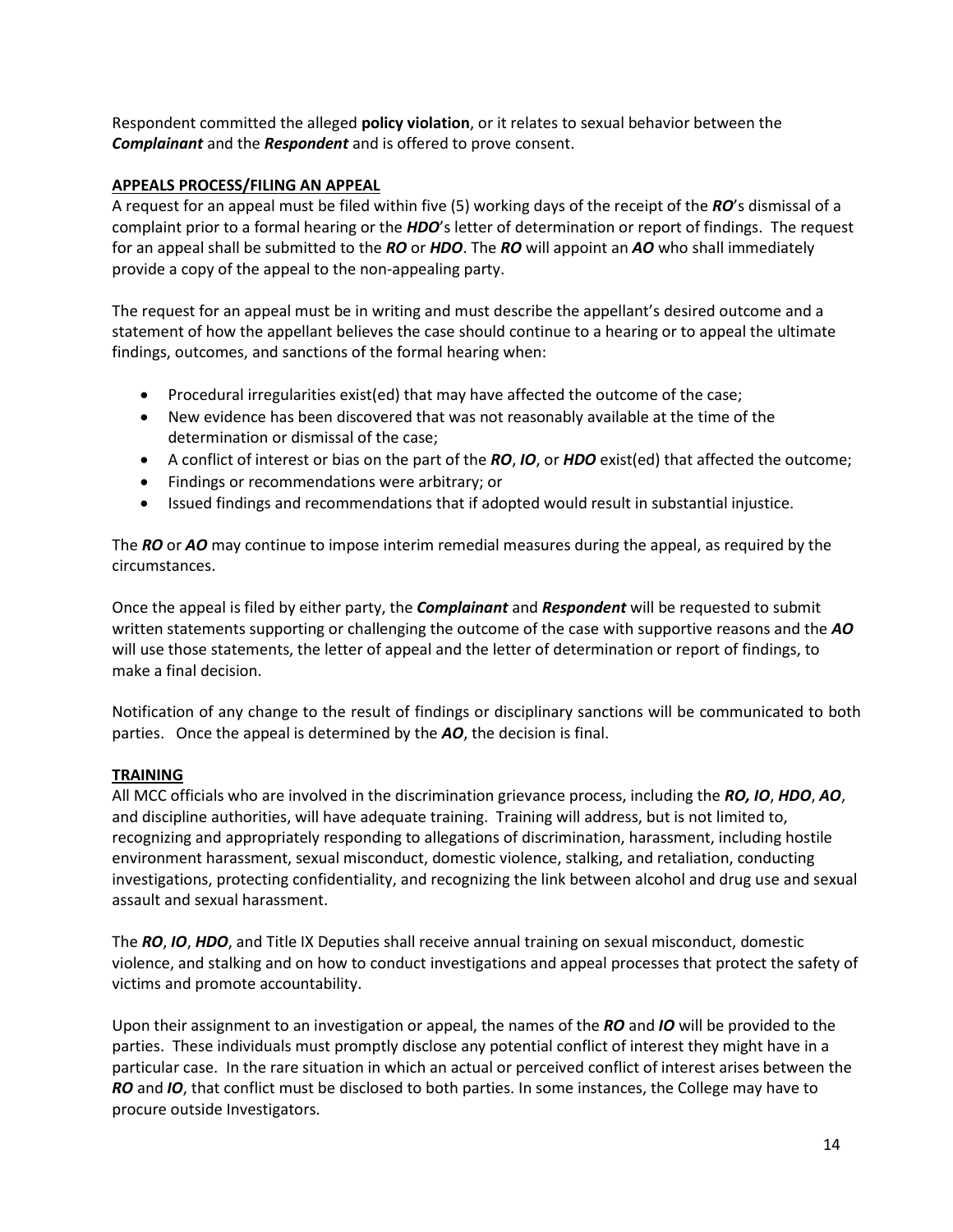Materials used to train will be updated on the Title IX page at [www.milescc.edu](http://www.milescc.edu/)

Other training items may include technology use, evidentiary and cross-examination relevance, how to create reports, etc.

#### **RECORD RETENTION**

Information presented in the grievance procedure shall be retained for seven years. Information retained includes:

- Record of the College's investigation and any determinations regarding responsibility;
- Any appeal materials associated with an appeal such as written statements submitted;
- Audio, audiovisual, or transcript records of any formal hearing;
- Any record of any discipline against a Respondent or remedies provided;
- Any supportive measures taken in response to a report or complaint (and documentation of those offered to which party, and where the Complainant opts not to proceed with a formal complaint) to show that the College was not deliberately indifferent to take measures designed to restore or preserve equal access to the education program or activity; and,
- All materials used to train Title IX Coordinators, Investigators, and Hearing Officers.

#### **RETALIATION**

Retaliation against an individual for taking any of the actions in support of the grievance procedure is prohibited. It is central to the values of the College that any individual who believes that they may have been the target of unlawful discrimination or harassment feel free to report their concerns for appropriate investigation and response, without fear of retaliation or retribution.

Retaliation is action taken by an accused individual or an action taken by a third party against any person because that person has opposed any practices forbidden under campus policy. This includes action taken against a bystander who intervened to stop or attempt to stop discrimination, harassment, or sexual misconduct. Retaliation includes intimidating, threatening, coercing, or in any way discriminating against an individual because of an individual's complaint or participation in the grievance procedure. Action is generally deemed retaliatory if it would deter a reasonable person in the same circumstances from opposing practices prohibited by campus policy.

#### **EMPLOYEE PARTICIPATION**

<span id="page-15-0"></span>Employees shall participate in this Grievance Procedure as required and failure to participate as requested may be grounds for discipline.